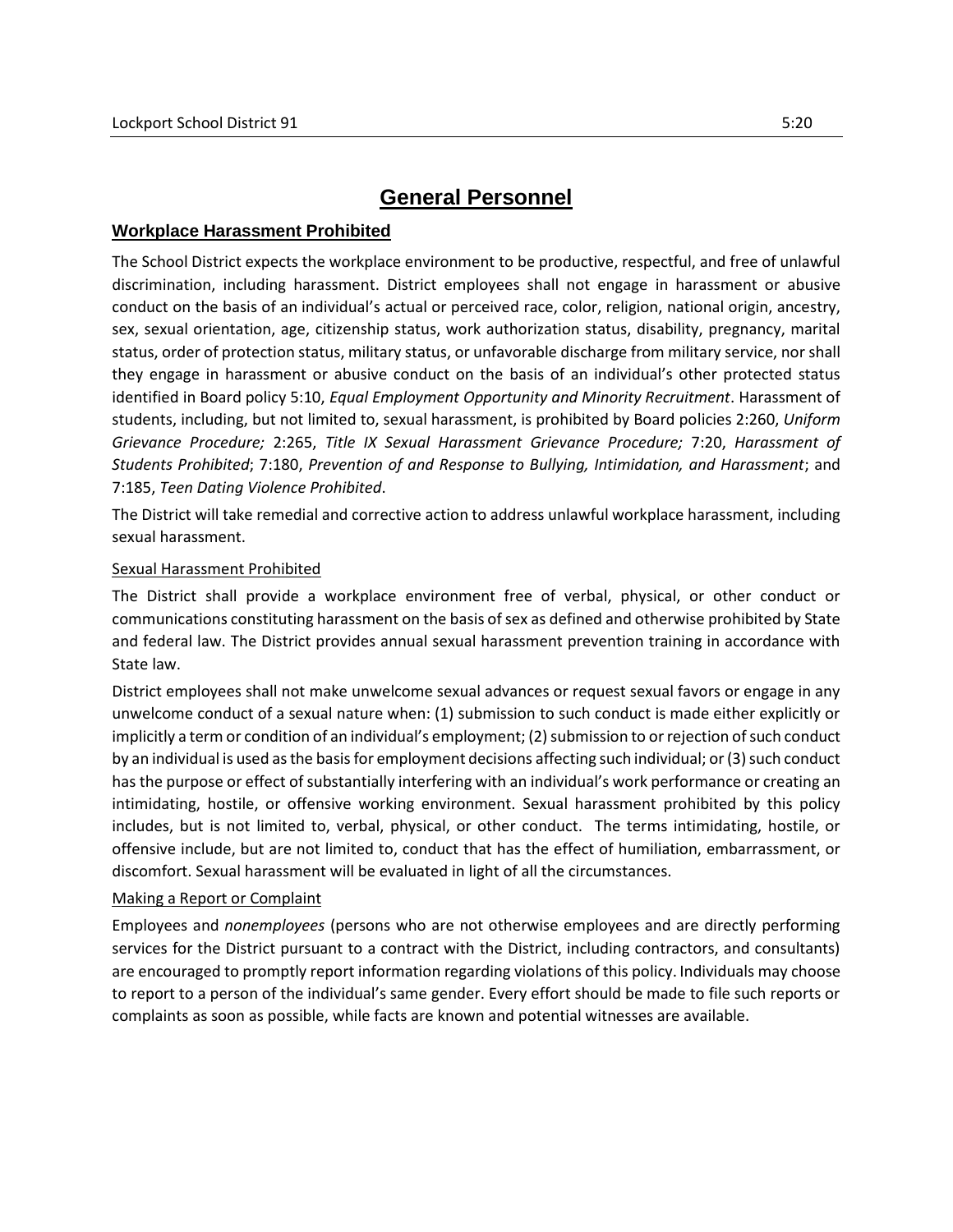Aggrieved individuals, if they feel comfortable doing so, should directly inform the person engaging in the harassing conduct or communication that such conduct or communication is offensive and must stop.

## Whom to Contact with a Report or Complaint

An employee should report claims of harassment, including making a confidential report, to any of the following: his/her immediate supervisor, the Building Principal, an administrator, the Nondiscrimination Coordinator, and/or a Complaint Manager.

Employee may also report claims using Board policy 2:260, *Uniform Grievance Procedure.* If a claim is reported using Board policy 2:260, then the Complaint Manager shall process and review the claim according to that policy, in addition to any response required by this policy.

The Superintendent shall insert into this policy the names, office addresses, email addresses, and telephone numbers of the District's current Nondiscrimination Coordinator and Complaint Managers. The Nondiscrimination Coordinator also serves as the District's Title IX Coordinator.

#### **Nondiscrimination Coordinator:**

| Name                       |           |
|----------------------------|-----------|
| Address                    |           |
| Email                      |           |
| Telephone                  |           |
| <b>Complaint Managers:</b> |           |
| Name                       | Name      |
| Address                    | Address   |
| Email                      | Email     |
| Telephone                  | Telephone |

#### Investigation Process

Any District employee who receives a report or complaint of harassment must promptly forward the report or complaint to the Nondiscrimination Coordinator or a Complaint Manager. Any employee who fails to promptly forward a report or complaint may be disciplined, up to and including discharge.

Reports and complaints of harassment will be confidential to the greatest extent practicable, subject to the District's duty to investigate and maintain a workplace environment that is productive, respectful, and free of unlawful discrimination, including harassment.

For any report or complaint alleging sexual harassment that, if true, would implicate Title IX of the Education Amendments of 1972 (20 U.S.C. §1681 et seq.), the Nondiscrimination Coordinator or designee shall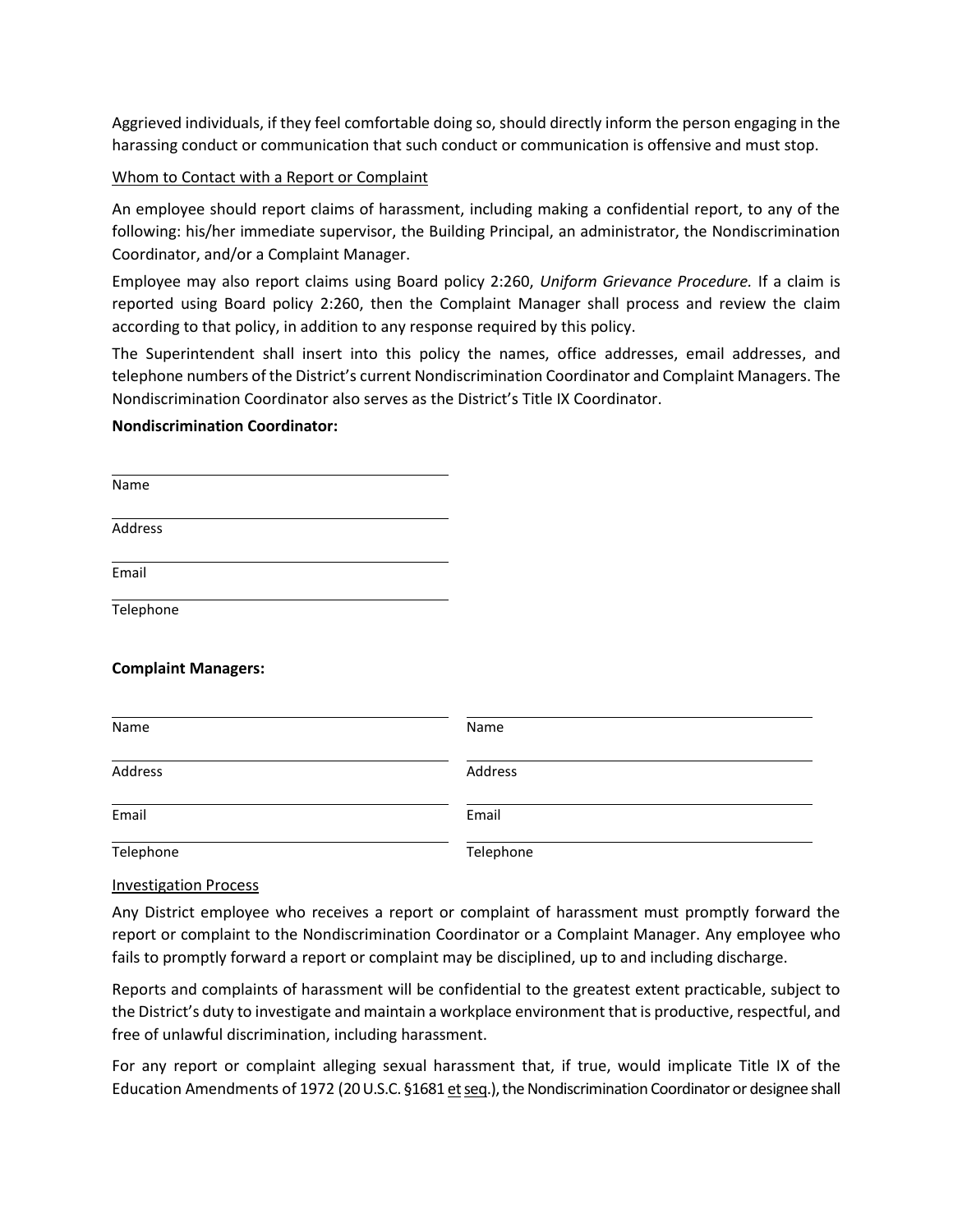consider whether action under policy 2:265, *Title IX Sexual Harassment Grievance Procedure*, should be initiated.

For any other alleged workplace harassment that does not require action under policy 2:265, *Title IX Sexual Harassment Grievance Procedure*, the Nondiscrimination Coordinator or a Complaint Manager or designee shall consider whether an investigation under policy 2:260, *Uniform Grievance Procedure*, and/or 5:120, *Employee Ethics; Conduct, and Conflict of Interest*, should be initiated, regardless of whether a written report or complaint is filed.

## Reports That Involve Alleged Incidents of Sexual Abuse of a Child by School Personnel

An *alleged incident of sexual abuse* is an incident of sexual abuse of a child, as defined in 720 ILCS 5/11- 9.1A(b), that is alleged to have been perpetrated by school personnel, including a school vendor or volunteer, that occurred: on school grounds during a school activity; or outside of school grounds or not during a school activity.

Any complaint alleging an incident of sexual abuse shall be processed and reviewed according to policy 5:90, *Abused and Neglected Child Reporting*. In addition to reporting the suspected abuse, the complaint shall also be processed under policy 2:265, *Title IX Sexual Harassment Grievance Procedure*, or policy 2:260, *Uniform Grievance Procedure*.

## Enforcement

A violation of this policy by an employee may result in discipline, up to and including discharge. A violation of this policy by a third party will be addressed in accordance with the authority of the Board in the context of the relationship of the third party to the District, e.g., vendor, parent, invitee, etc. Any person making a knowingly false accusation regarding harassment will likewise be subject to disciplinary action, which for an employee that may be up to and including discharge.

## Retaliation Prohibited

An employee's employment, compensation, or work assignment shall not be adversely affected by complaining or providing information about harassment. Retaliation against employees for bringing complaints or providing information about harassment is prohibited (see Board policy 2:260, *Uniform Grievance Procedure*), and depending upon the law governing the complaint, whistleblower protection may be available under the State Officials and Employees Ethics Act (5 ILCS 430/), the Whistleblower Act (740 ILCS 174/), and the Ill. Human Rights Act (775 ILCS 5/).

An employee should report allegations of retaliation to his/her immediate supervisor, the Building Principal, an administrator, the Nondiscrimination Coordinator, and/or a Complaint Manager.

Employees who retaliate against others for reporting or complaining of violations of this policy or for participating in the reporting or complaint process will be subject to disciplinary action, up to and including discharge.

# Recourse to State and Federal Fair Employment Practice Agencies

The District encourages all employees who have information regarding violations of this policy to report the information pursuant to this policy. The following government agencies are available to assist employees: the Ill. Dept. of Human Rights and the U.S. Equal Employment Opportunity Commission.

The Superintendent shall also use reasonable measures to inform staff members, applicants, and nonemployees of this policy, which shall include posting on the District website and/or making this policy available in the District's administrative office, and including this policy in the appropriate handbooks.